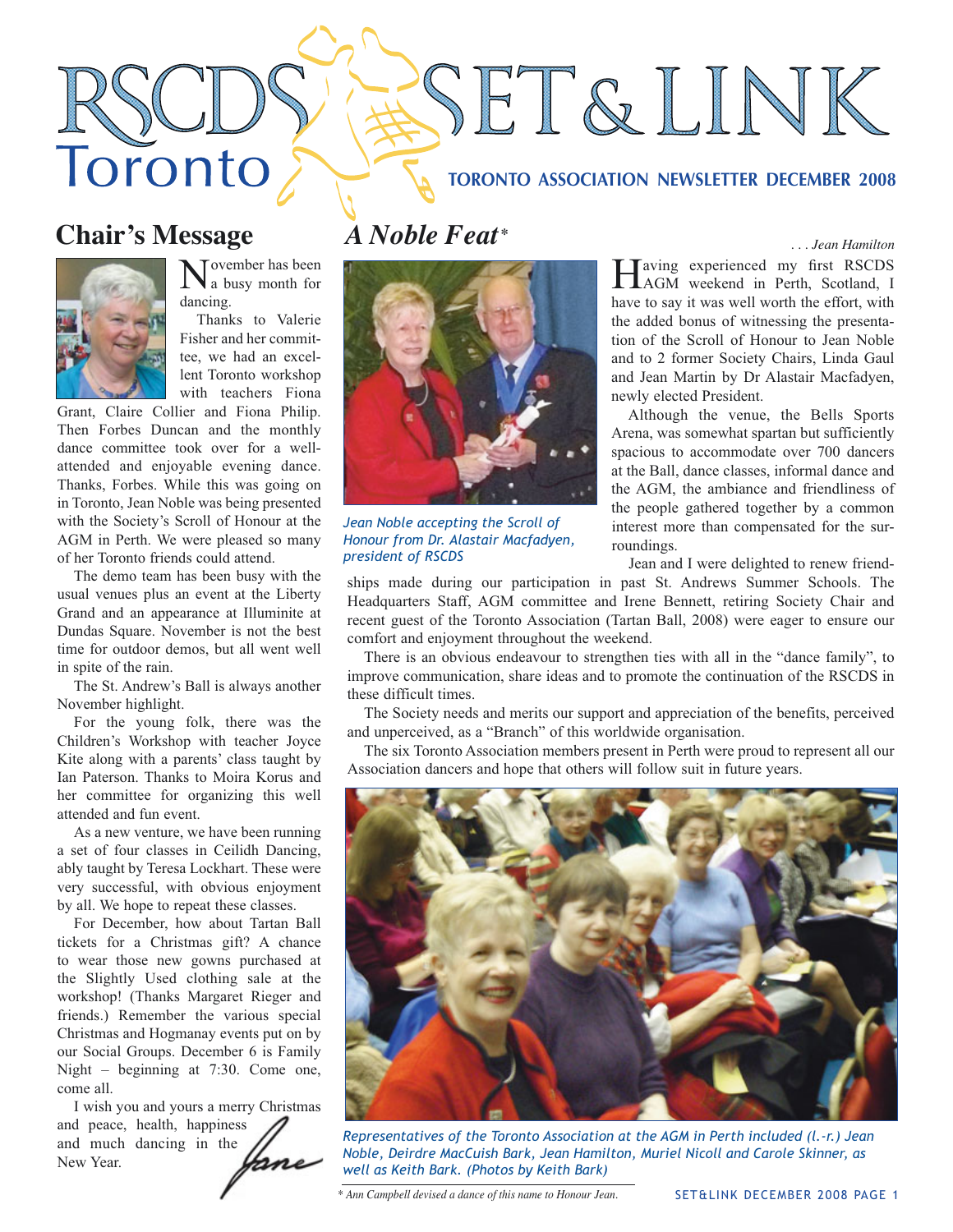## **January Monthly Dance Special Events**

| Date: Saturday, January 10, 2009                |  |
|-------------------------------------------------|--|
| <b>Time:</b> $8:00 - 10:00 \text{ p.m.}$        |  |
| <b>Place:</b> Crescent School                   |  |
| 2365 Bayview Avenue                             |  |
| <b>Music:</b> Bobby Brown & The Scottish Accent |  |
| Hosts: • Hillcrest • Scarborough • Tayside      |  |

| Old Nick's Lumber Room    | 18x32  | Bk 26/6              |
|---------------------------|--------|----------------------|
| Jack on the Green t       | S 8x32 | McConachieSCD 18th.C |
| Fife Ness                 | R 8x32 | 4/78/1               |
| Bannocks and Brose t      | 18x32  | Birmingham           |
| The Spirit of the Dance t | S 8x32 | Paterson Lft.        |
| Mairi's Wedding t         | R 8x40 | Cosh                 |
| Interval                  |        |                      |
| Dundee Civic Jig t        | 18x32  | D. Henderson         |
| The Cuillins of Skye*     | S 8x32 | Bk. 4/78/2           |
| J.B. Milne $*$ $\uparrow$ | R 8x32 | Foss                 |
| Jean Martin of Aberdeen*  | S 3x32 | 3/2006               |
| Napier's Index            | 18X40  | Bk. 45/8             |
| The Montgomeries' Rant    | R 8X32 | Bk 10/1              |
| Extra                     |        |                      |
| A Trip to Bavaria t       | R 4x32 | Collins              |
| Mrs Stewart's Jig         | R 8x32 | Bk. 35/1             |
|                           |        |                      |

*\* Tartan Ball dances †* Non RSCDS dances

N.B. This is "Challenge Night" — dances will be briefed only, not walked.

## **December Family Night Dance**

Date: Saturday, December 6, 2008 **Time**: 7:30 - 10:00 p.m. **Place**: **Crescent School rescent**  2365 Bayview Avenue

**Music**: Don Bartlett & The Scottish Heirs



Now that the days are shorter and the nights lon-ger, what better way to get rid of those winter blahs than a fun night of Scottish Country Dancing? Our December Monthly Dance, known as Family Night, would be the perfect place to be. We encourage families, especially younger dancers, to attend. Non-dancing spouses are welcome to come and watch, and see what it's all about. I know that at this time of year there are many demands on your time as most social groups have Christmas Dances, but try to get out and support the RSCDS Toronto Monthly Dance. *... Forbes Duncan* 

*Thank you*

Scarborough Scottish Country Dancers have made a generous donation to the Toronto Association. It is to be used to support Dancing in the Park. Merci beaucoup, Scarborough!

#### Calvin Christmas Dance Tuesday, December 9, 2008 @ 7:30 p.m.

Calvin Social Group invites all dancers to join us at Calvin Presbyterian Church Hall, 26 Delisle Ave (Yonge and St. Clair). Get into the holiday spirit with the live music of Don Bartlett. Cost is only \$10 and includes refreshments. Contact Ken Adamson 416-763-0073 or ken.adamson@sympatico.ca

#### Glenview Christmas Dance Wednesday, December 10, 2008 @ 8 -10 p.m.

Dance to the music of Fred Moyes at Glenview Presbyterian Church, 1 Glenview Ave. Dance followed by finger food buffet. Tickets \$15 at the door. Contact Ian Clunie, 416-486- 6582. More info at www.glenviewscd.org

#### Erin Mills Christmas Dance

#### Friday, December 12, 2008

Making your Christmas plans? Tickets (briefsheets) at \$15 each available for the Erin Mills Dance. Music by "The Reel Thing". Light refreshments included. Contact the Hamiltons at 905-566-9599 or g.s.hamilton  $\omega$  sympatico.ca

#### Scarborough Christmas Dinner Dance Monday December 15, 2008

Music by Bobby Brown & The Scottish Accent. Tickets are \$40. At Q-Ssis Banquet Hall, 3474 Kingston Rd. Call Margaret at 416-283-4790.

#### Erin Mills Hogmanay Ball December 31, 2008

Reception at 7:30 p.m. Dancing from 8 p.m. until shortly after midnight to Bobby Brown & The Scottish Accent. There will be a complimentary Wine and Punch bar all evening. Refreshments available mid-evening. At Port Credit's beautiful, historic Clarke Hall. \$60 per person. Contact Keith R Bark 905-822-1707 barkk@rogers.com

#### Glenview Hogmanay Dance & Ceilidh December 31, 2008 @ 8 p.m.-12:30 a.m.

Music by Fred Moyes. Dance followed by finger food buffet and ceilidh at Rosedale Presbyterian Church. Tickets \$15. Contact Ian Clunie, 416-486-6582 or www.glenviewscd.org

#### Highlands of Durham Hogmanay December 31, 2008

All types of dancing including Scottish Country. Midnight Buffet. At Latcham Centre, Port Perry. Tickets \$25. Contact Marjorie Mason, 905-649-3532, mmason@bellnet.ca or Stewart Bennett, 905-985-6573, stewart@theweetartanshop.com

#### An Evening with Robert Burns

#### (as Portrayed by Stewart Bennett) January 17, 2009

Highland of Durham present a traditional roast beef dinner and entertainment. All types of dancing to favourite Scottish music. Scugog Community Centre, Port Perry. Tickets \$50. Contact Marjorie Mason, 905-649-3532, mmason@bellnet.ca or Stewart Bennett, 905-985-6573, stewart@theweetartanshop.com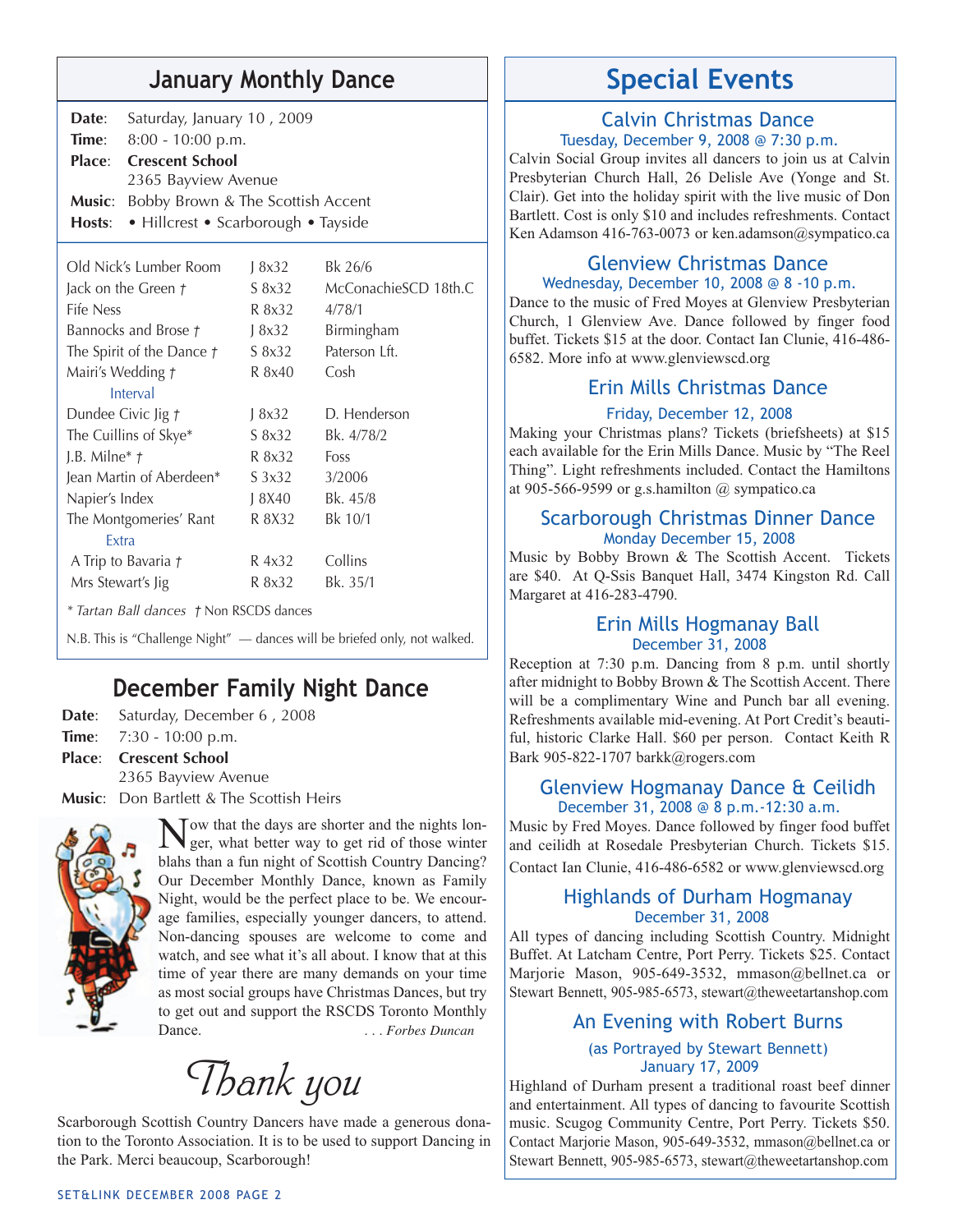

#### West End Workshop / Tea Dance Saturday, March 21, 2009

Shake off those winter blues; come celebrate the joy in the Dance. Classes morning & afternoon, with a hot lunch. Afternoon break followed by a Tea Dance. Teachers are Alan Twhigg, Ian Souter and Ian Paterson. Musicians are Bobby Brown, Laird Brown, Don Bartlett. At Turner Fenton SS, North Campus, 7935 Kennedy Road, Brampton (just west of Hwy 410). \$45 for the day, or \$12 for the Tea Dance only. Contact Anna & Tom Rielly 519-927-5502 or t.rielly@rogers. com or check www.RSCDStoronto.org (What's On).

## Hallowe'en at the Kingston Weekend





*Toronto's 6 Marias: Margaret Bain, Dorothy Freel, Margaret Cunningham, Pat Asada, Margaret Roper, and Muriel Nichol*

*Dennis Ridley, who maintained a gruesome silence, was winner of the costume prize.*

## Found

• A pair of men's black outdoor shoes size 9 left at Carassauga in May of this year. Call Pat Young at 905-632-8133.

• A pair of pink lady's dance shoes left at the Workshop. Call Forbes Duncan, 416-266-3377

## **Winter Association Classes**

Beat the winter blahs! Come to an Association class to hone your dancing skills, enjoy the music, and make new friends.

#### St. Leonard's Anglican Church

25 Wanless Ave., 2 minutes from Lawrence subway.

LEVEL 1: Basic level for inexperienced dancers. Mondays, Jan. 5 - Mar. 9, from 7:30-9:30 p.m. Teacher is Wendy Loberg.

#### Swansea Town Hall

95 Lavinia Ave., 7 minute walk from Runnymede station.

- LEVEL 1: Basic level for inexperienced dancers. Wednesdays, Jan.  $\overline{7}$  - March 11, from 7:30-9:30 p.m. Teacher is Ian Paterson.
- LEVEL 3: Advanced level for experienced dancers. Thursdays, Jan. 8 - Mar. 12, from 7:30-9:30 p.m. Teacher is Barbara Taylor.

#### Eastminster United Church

310 Danforth Ave., 2 minutes from Chester station

- LEVEL 1: Basic level for inexperienced dancers. Thursdays, Jan. 8 - Mar. 12, 7:30-9:30 p.m. Teacher is Linda Argent, and Bobby Brown plays accordion.
- LEVEL 2: For dancers wishing to improve their knowledge of basic formations, continue step practice, and expand their dance experience. Teacher is Vicky Zeltins. Thursdays, Jan. 8 - Mar. 12.

Classes run for 10 weeks. Cost is \$80 (GST included). Cheques preferred, payable to RSCDS Toronto. *For information on all classes, contact Alice Chase 416-410-7078 (leave a message) chase\_al@hotmail.com* 

## **Sunday Classes**

Intermediate and advanced dancers are invited to a series of special<br>Sunday afternoon classes featuring different teachers and dances ntermediate and advanced dancers are invited to a series of special with a difference and perhaps a challenge as well.

Sundays, 2-4 p.m. **at** Broadlands Community Centre, 19 Castlegrove Boulevard, North York. Cost is \$5/class for members, \$8/class for non-members (pay at the door).

December 7 - Paul Maloney - *Derek Haynes dances*

December 14 - Carole Skinner - *Carole's favourites*

*For info: Alice Chase (416) 410-7078 chase\_al@hotmail.com*

## **Ceilidh Classes**

Yes . . . There will likely be ceilidh classes in the new year. Our experimental ceilidh classes in November were quite popular, bringing in a lot of new faces, and quite a few young people as well.

Beyond the St Andrew's Ball and the odd Burns Supper, there aren't many opportunities in a year to dance ceilidh. So think of coming out for a series of fun evenings – and bring along some not-yetdancing friends! This is, of course, a devious plot. . .

Details of the conspiracy to be announced.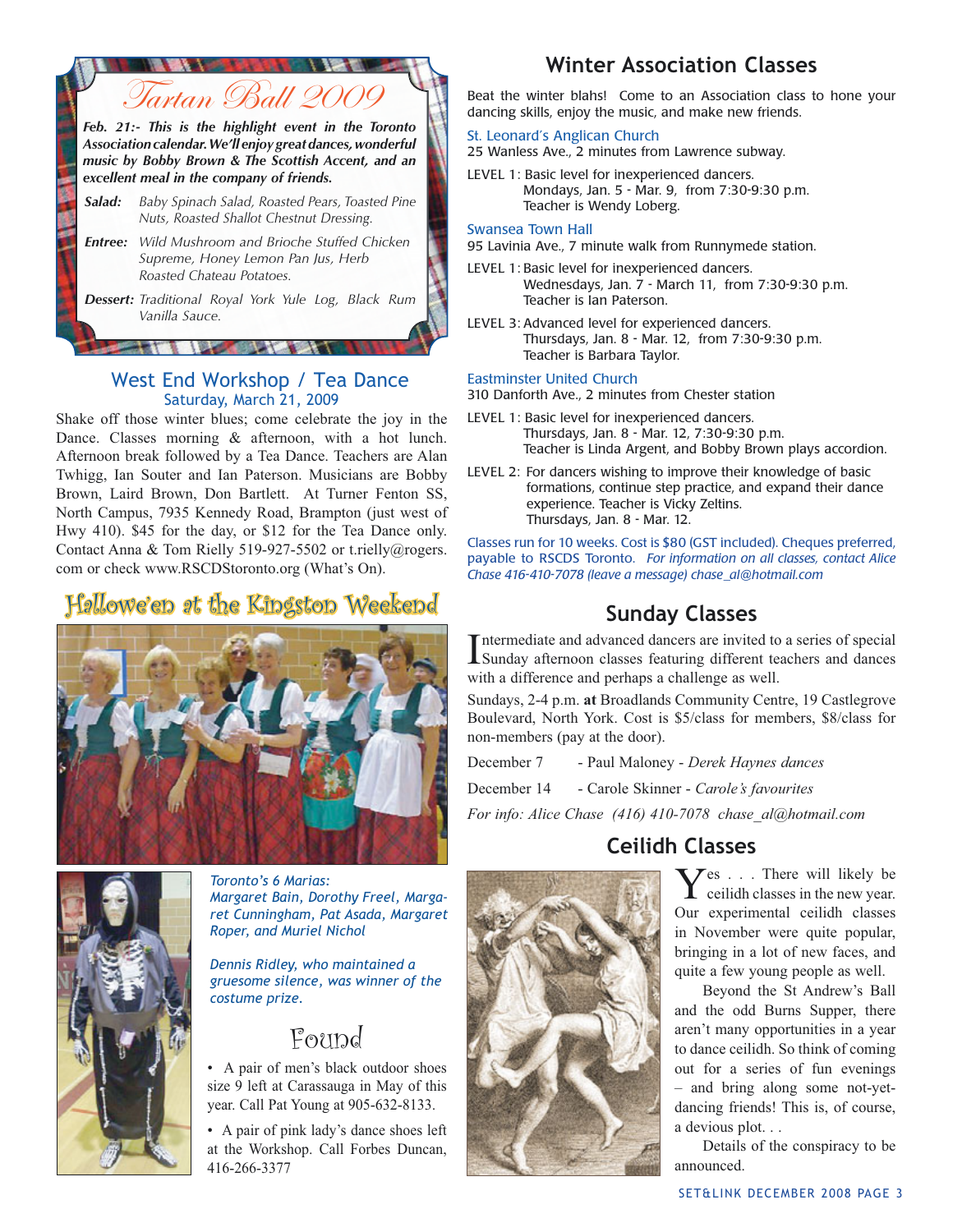

#### **The 2008 Children's Workshop**

The Children's Committee hosted another successful Children's Workshop November 15th, at the Swansea Town Hall. In addition to regular children's dance groups, we were joined by Lourdes Genosa's group of youngsters and their parents from Rose Avenue Public School.

Joyce Kite, a prominent teacher of Highland dance, and a former teacher of SCD at Rosedale Children's Group, put students through their paces downstairs, while Ian Paterson led a Parents' Class upstairs in the Dance Studio. With the younger dancers



#### **Award Winning Scarecrow**

Mhildren in the primary ELL (English Language Learner's) class at Rose Ave. Public School participated in a scarecrow building competition at the Markham Fair under the "School Children's Competition" category. It was with great enthusiasm that the children put together an entry – a full-sized scarecrow with an amiable tartan face, and wearing a MacQueen kilt and a "Jimmy" hat. It was no surprise that the children unanimously decided that the scarecrow be a Scottish one as many of these children are keen members of the school's Scottish Country Dancing Club. Their scarecrow was judged as the best at the fair. The school received a trophy donated by the Girl Guides of Canada.

Aye! Winning the award was indeed a big thrill for the primary ELL class and everyone at Rose Ave. Public School. *...Lourdes Genosa*

Joyce concentrated on good handing, and fun. With the teens, Joyce focused on "hello, goodbye" setting – and then taught them Schottische setting, and Glasgow Highlanders setting. They loved it!

This year, there was a combined class with all ages and abilities dancing together. All had a great time.

Thanks to all the dancers, teachers and Board members who helped out. Special thanks to young dancers Jane Yearwood and Amanda Scott, who assisted cheerfully in the Parents' Class.

> **Toronto Workshop** *Dennis Ridley took these action pictures of the Toronto Workshop, Nov. 8.*





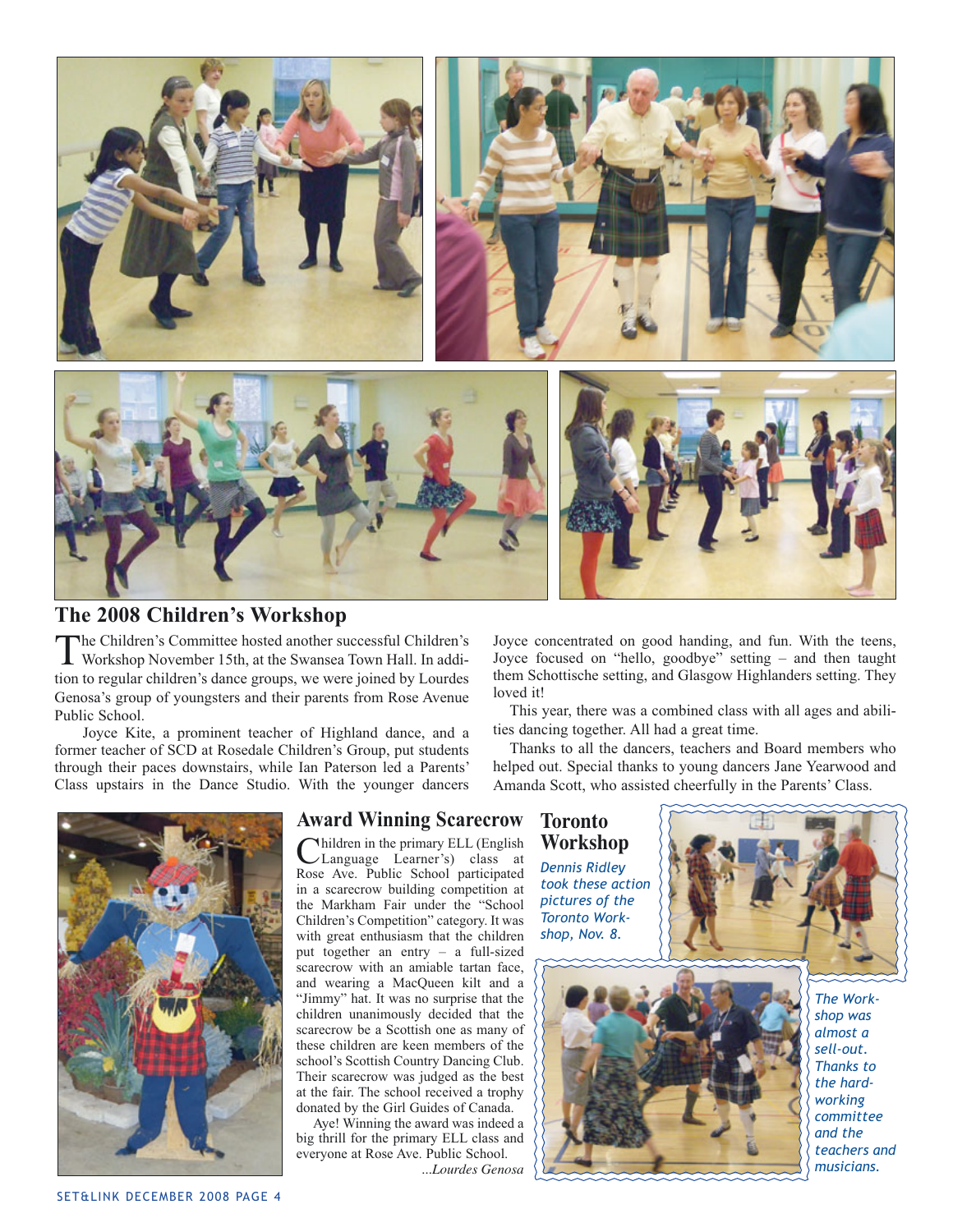#### **What's In A Name?** *The Rothesay Rant*

Every summer as a little lad in the Midlands of England,<br>I spent a week or so on holiday with my parents at the "seaside", a generic term for any number of holiday venues around the coast such as Torquay, Ramsgate, Rhyl or Skegness.

Had my family been Glaswegian, it would have been a different story. We would more likely have been going "doon the watter". After taking a tram to the Broomielaw and boarding a paddle steamer, the "Waverley" perhaps, we would have steamed west between the banks of the Clyde until we reached Dunoon, Largs or, better still, Rothesay. The aforementioned "watter" was, of course, the Firth of Clyde.

Rothesay is a Scottish equivalent to those English seaside resorts I mentioned. It became a popular destination in Victorian times for all those Scots desperate to escape the grime and squalor of industrial Glasgow. Located on the Isle of Bute, Rothesay was a busy resort community with pleasant beaches, music hall entertainment at the Winter Gardens, and the requisite waterfront pavilion, causing boatloads of steamer traffic to arrive daily every summer.

While he owns no Duchy around Bute, there has existed a Duke of Rothesay for centuries. The heir apparent to the British throne has held this additional Scottish title since

#### **Barry Pipes: Resident Contributor**



*Interviewed by Marie Anne Millar* As a boy in Britain, Barry Pipes was keenly interested in history and geography. He currently uses these interests when writing "What's in a Name?" for Set & Link.

His intent is simple – write a light, whimsical column explaining the

names, places, and backgrounds of some Scottish country dances we know and love. "I start with a particular dance, often from the programme for a forthcoming SCD event, such as the monthly dance." He generates the articles using his own resources on history and geography, assisted by Google. He has other sources, too. His friend, the late Roddy Nicoll, was one he could always rely on for interesting background knowledge.

Barry's first article was about the Mountain of Schiehallion, based on the Schiehallion reels that appear in several dances and that are named after the prominent mountain in Perth and Kinross. He writes an article each month for Set & Link; his latest is *Inverneill House* which began with a "For Sale" notice on the house, found during his research.

He says, "One piece I enjoyed writing was about *Cutty Sark*, and I even learned something new and a bit risqué from my research". He knew the Cutty Sark was a famous clipper ship. He knew it was a Scotch. But he didn't know it was an undergarment mentioned in the Robert Burns' poem, *Tam O' Shanter*.

I asked Barry why he writes the column. He replied, " I do it for my own enjoyment and other people's pleasure."



 *The Waverley paddle steamer departs Rothesay. Rothesay is on the eastern shore of the isle of Bute, overlooking the Firth of Clyde.* 

King Robert III conferred it on his son David in 1398. The current Duke is, of course, HRH Charles, the Prince of Wales, a royal title which would have little cachet in Scotland.

A somewhat quirky square-set jig called *The Rothesay Rant*, devised by RSCDS Birmingham's Anna Holden, can be enjoyed by all at our December Monthly Dance. *. . . Barry Pipes* 

#### **RSCDS Volunteer Award**

 $\sum_{n=1}^{\infty} I_n$  are fortunate to have so many members willing to volunteer their time to assist with various Toronto Association activities throughout the year. Without these people, it would be impossible to organize the monthly dances, prepare and produce the newsletter, hold workshops, etc.

As in past years, the volunteer committee is asking you to think of members who have volunteered their help and gone above and beyond normal expectations for the Association or a Social Group. They may be dancers or non-dancers. They must have been involved in volunteering activities within the past five years and must be active supporters of SCD and/or SCD music.

There are specific criteria to be taken into consideration when making a nomination. They may not be current Board members, Conveners, Past Chairs or someone who is paid for their services. They can, however, be past Board/Executive members, but not within the last five years.

We will be writing to teachers and contact persons to ask each Social Group to submit up to two nominees whom they feel warrant recognition. Please give a full explanation of the activities and extent to which your nominees have been involved.

The Board will be asked to name no more than five additional nominees. There will be no more than five awards overall for the dancing year 2008 – 2009. Not all nominations may be selected this year, however; anyone who is not selected may be submitted again next year.

Please send your Social Group nominations:

c/o Tom Clark, Director for Volunteers,

20 Elmhurst Avenue

North York, M2N 1S2 or e-mail: tom.clark@kos.net

Deadline for submissions is **February 6, 2009.** 

*. . . Jennifer Bentley, Volunteer Committee*